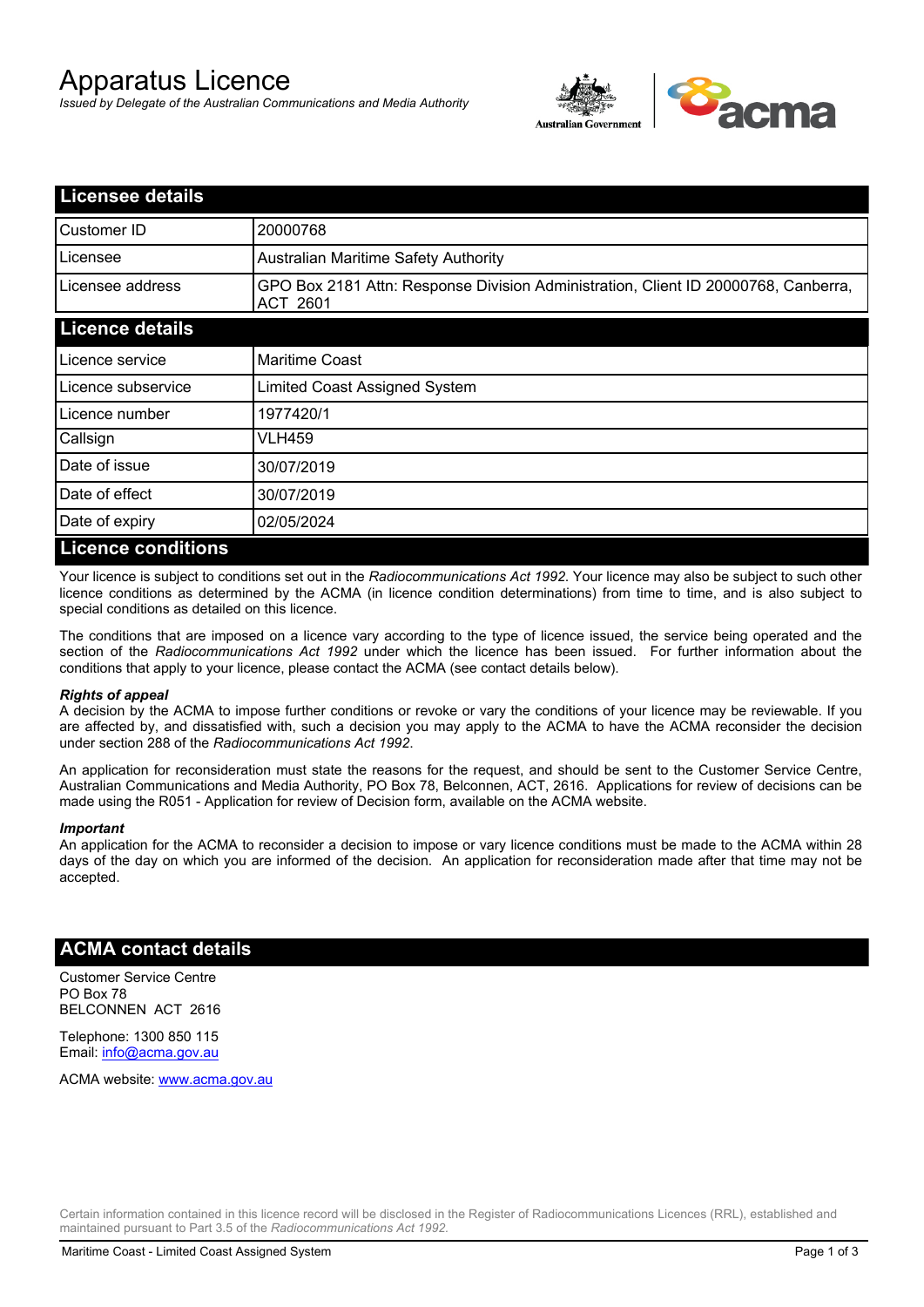## **Advisory Notes applying to licence no.: 1977420/1**

Conditions applicable to the operation of Limited Coast Assigned System authorised under this licence can be found in the Radiocommunications Licence Conditions (Apparatus Licence) Determination and the Radiocommunications Licence Conditions (Maritime Coast Licence) Determination. Copies of these determinations are available from the ACMA and from the ACMA home page (www.acma.gov.au).